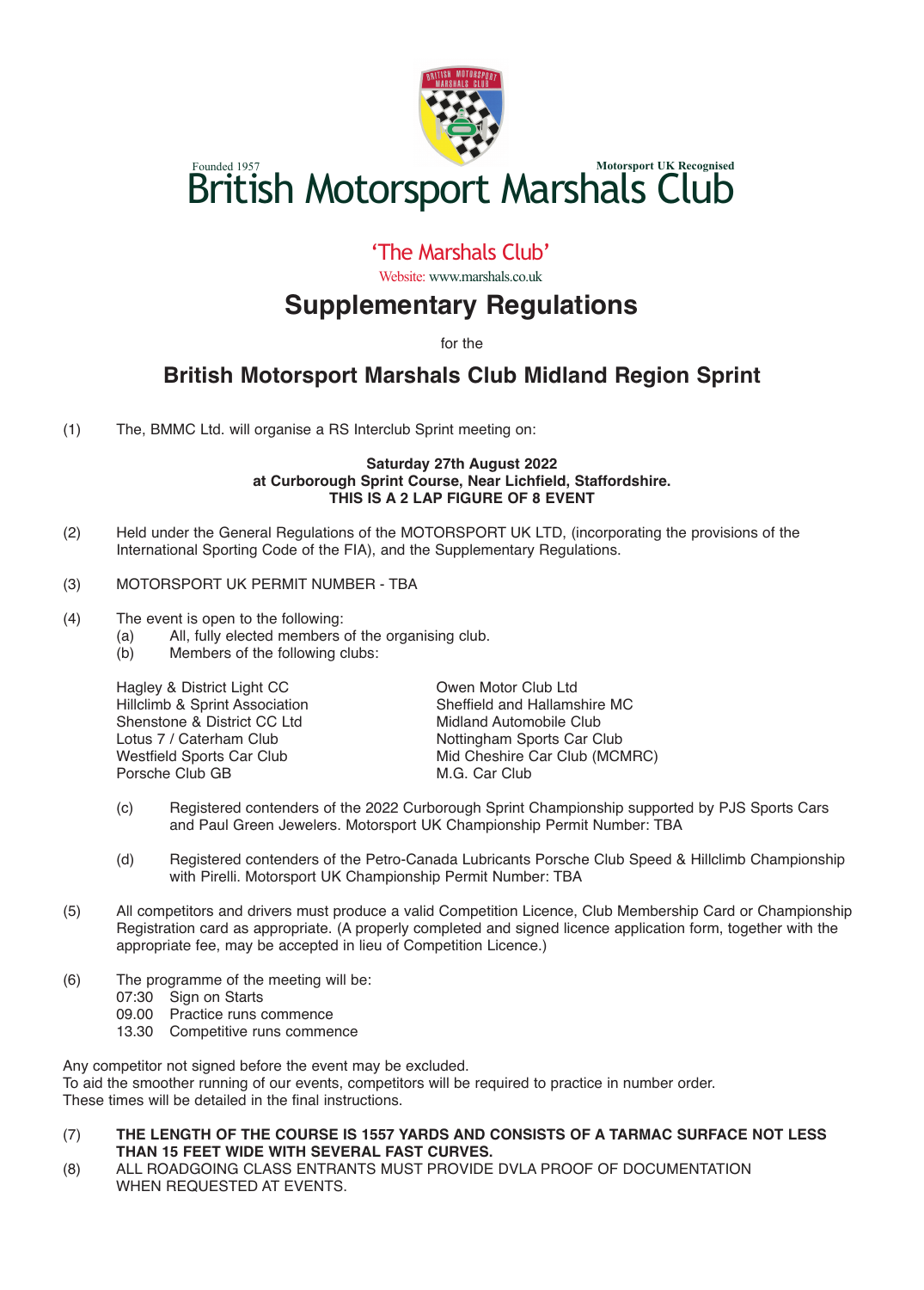#### (8.1) **Standard Cars Section S11**

| Class Sa: | Cars up to 1400cc   |
|-----------|---------------------|
| Class Sb: | Cars 1401 to 1700cc |
| Class Sc: | Cars 1701 to 2000cc |

Standard Production Cars defined in the 2022 Motorsport UK Technical regulations section S11 and to the accompanying standard car regulations with the following amendments. Cars must be driven to the event unless by prior agreement with the organising committee. Note: 11.1.1 states a production run of 5000 per annum therefore kit cars performance enhanced limited edition production cars, low volume road cars, special imports, space frames and non ferrous chassis construction cars are NOT permitted in these classes and these will be placed in other classes as appropriate also note two wheel drive cars only are permitted in these classes.

Sa Junior Class entrants to MSUK 2022 regs, S7.19 and S10.2.9 for new drivers aged 14 to 16 upto the end of the year of thier 16th birthday. These competitors will run before any other Sa competitiors.

Road Cars: Under section S12 but with no modifications as per S11

Class Sd: 2001cc and over

Cars running in class Sd are defined as series production cars which must be driven to the event unless by prior agreement with the organising committee. NOTE: As Class Sd is under S12, correct flame resistant overalls are mandatory.

NO Modifications (optional or otherwise) are allowed which are likely to improve the performance and handling of the vehicle with the following exceptions: The standard rim width and diameter must be maintained with tyres to suit. Electronic ignition may be fitted, as may heavy duty dampers, but production ride height must be maintained. The intake and exhaust system must remain as production or OEM pattern including catalyst if fitted. In the interests of safety the front seats may be replaced by a fully trimmed competition version, not just bare shell. Pyrotechnic safety devices such as airbags and seatbelt pre-tensioners may be removed or disconnected. Steering wheels may be replaced with a non standard item. No other modifications except the fitting of a roll cage, and competition seatbelt harness are allowed in classes Sa, Sb, Sc. Tyres must be defined in the 2021 Motorsport UK Technical Regulations, List 1a or as fitted by the vehicle manufacturer as original equipment. All cars running in the above classes must remain in road legal form at all times. In the event of an unresolved eligibility problem the driver of the car in question may be asked to produce a manufacturer's catalogue within four weeks of the event queried to substantiate any modification and/or specification and allow the championship points to stand. Kit cars, performance enhanced limited edition production cars, low volume road cars and special imports, spaceframed and non ferrous chassis construction cars and all 4x4 vehicles are not permitted in these classes: (for example, Lotus Elan, Rover 200 BRM, Clio Williams, Honda type R, Lotus Elise, Renault Spider) Mitsubishi Evo, and these will be placed in other classes as appropriate). Organiser's decision on a particular vehicle exclusion is final. Turbocharged Diesel Engined vehicles will be placed in their engine capacity Class without the forced induction factor being applied.

#### (8.2) **Road Cars: Section S12**

Saloons & Sports cars (excluding Kit, Replicas, Space Framed and Non Ferrous chassis construction cars); Any 4 x 4 vehicle will run in their correct capacity class.

- Class 1a: Cars up to 1400cc<br>Class 1b: Cars over 1401cc u
- Class 1b: Cars over 1401cc up to 2000cc<br>Class 1c: Cars 2001cc and over
- Cars 2001cc and over

In classes 1a,b,c tyres must conform to list 1a of the Motorsport UK Technical Regulations 2022.

Road Cars, Specalist Production, Kit, Replica and Space Framed Cars<br>Class 2a: Cars up to 1700cc Class 2a: Cars up to 1700cc<br>Class 2b: Cars 1701cc and o Cars 1701cc and over

In classes 2a and 2b only: tyres must conform to list 1a or 1b of the Motorsport UK Technical Regulations 2022 and be of Radial type construction.

Cars running in the Road Going classes must conform to the regulations for Roadcar Series Production Cars defined in the Motorsport UK 2022 Technical Regulations under section S11, with the following amendments.

Cars must be taxed, insured, MOT'd where applicable (documents must be made available for inspection) & remain road legal at all times. Internal engine, gear ratio modifications are free. Carbon Brakes are not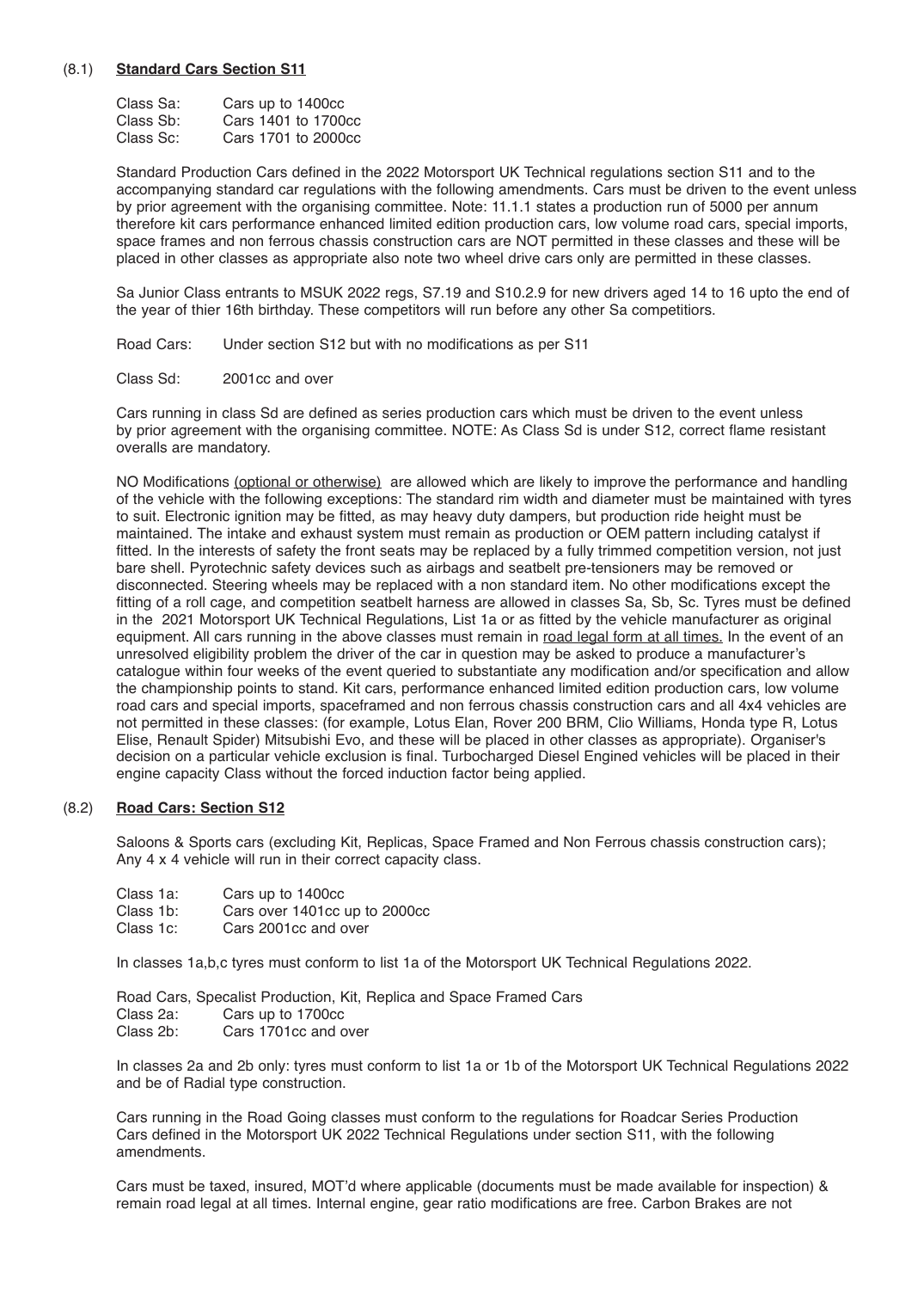permitted. Manufacturers fitment. A.B.S systems may be removed. Suspension pickup points & damper location must remain standard, anti roll bars may be uprated. The bonnet & bootlid may be replaced by versions in other material but all other bodywork must be of the original material. Wheelarch extensions are permitted, but the original wheelarch may not be modified. In classes 2a & 2b only, the air intake filter may protrude beyond the silhouette of the car to a maximum protrusion of 75cm. When the filter is removed the silhouette must remain as standard.In the event of an unresolved eligibility problem the driver of a car may be asked to produce a manufacturer's catalogue within four weeks of the event to substantiate any query & allow championship points to stand. Exhaust systems must be fitted with catalytic convertors if the vehicle requires one to be able to obtain an MOT for it's year of production.

#### **Road Cars Lotus cars and Vauxhall VX220 & Opel Speedsters**

| Class 2L A:          | Up to 2200cc                |
|----------------------|-----------------------------|
| $\sim$ $\sim$ $\sim$ | $\sim$ $\sim$ $\sim$ $\sim$ |

Class 2L B: Over 2201cc

Car with engine types as fitted as original equipment by the vehicle manufacturer

Cars running in this class must be taxed, MOT'd (if applicable) insured, and driven to the event (documents available for inspection). Modifications are permitted to enhance the performance but cars must remain in road legal form at all times. They must be silenced to a max. noise level of 105Dba when measured at 0.5 meter from the tail pipe at a 45<sup>°</sup> angle at 2/3 max revs. The tyres must conform to list 1a or 1b of the Motorsport UK Technical Regulations 2022 or fitted by the manufacturer as production. In the event of an unresolved eligibility problem the driver of a car may be asked to produce a manufacturer's catalogue within four weeks of the event to substantiate any queried specification.

#### **ALL CARS RUNNING IN THE ABOVE CLASSES MUST REMAIN IN ROAD LEGAL FORM AT ALL TIMES.**

The following classes will be run to Motorsport UK Regulations except where otherwise specified.

#### **Rally Cars: (Sports Libre): Section (S)10, (S)14(A) and (R46)**

R R2 2 wheel drive cars<br>R4 4 wheel drive cars

4 wheel drive cars

All cars in class R must comply with 2022 Motorsport UK year book technical regulations (R)46 for Rally Cars.

#### (8.3) **Modified Cars; Series Production: Section S13**

Modified Series Production Cars (excluding Kit, Space framed and Non ferrous chassis construction cars);

| Class 3a: | Cars up to 1400cc                                                  |
|-----------|--------------------------------------------------------------------|
| Class 3b: | Cars 1401cc to 2000cc                                              |
| Class 3c: | Cars 2001cc and over                                               |
|           | Modified Specialist Production, Kit, Space Framed and Replica Cars |

Class 4a: Cars up to 1800cc Cars over 1800cc

#### **Sports Libre Cars: Section S14**

Class 6a: Sports Libre cars up to 1700cc Sports Libre cars over 1700cc

#### **Racing Cars Section S15**

| Class 7a: | $<$ 600 $<$ c                              |
|-----------|--------------------------------------------|
| Class 7b: | 601 to 1100cc                              |
| Class 7c: | Formula Ford 1600 Kent Engined Racing Cars |
| Class 7d: | 1101 to 1600cc                             |
| Class 7e: | 1601 to 2000cc                             |
| Class 7f: | 2001cc and Over                            |
| .         | $\cdots$                                   |

Note: 7c Formula Ford Cars, as per Motorsport UK Regulations tyres must be Avon ACB10 or ACB9.

#### **Period defined vehicles**

| Class 8a: | Road Cars   |
|-----------|-------------|
| Class 8b: | Racing cars |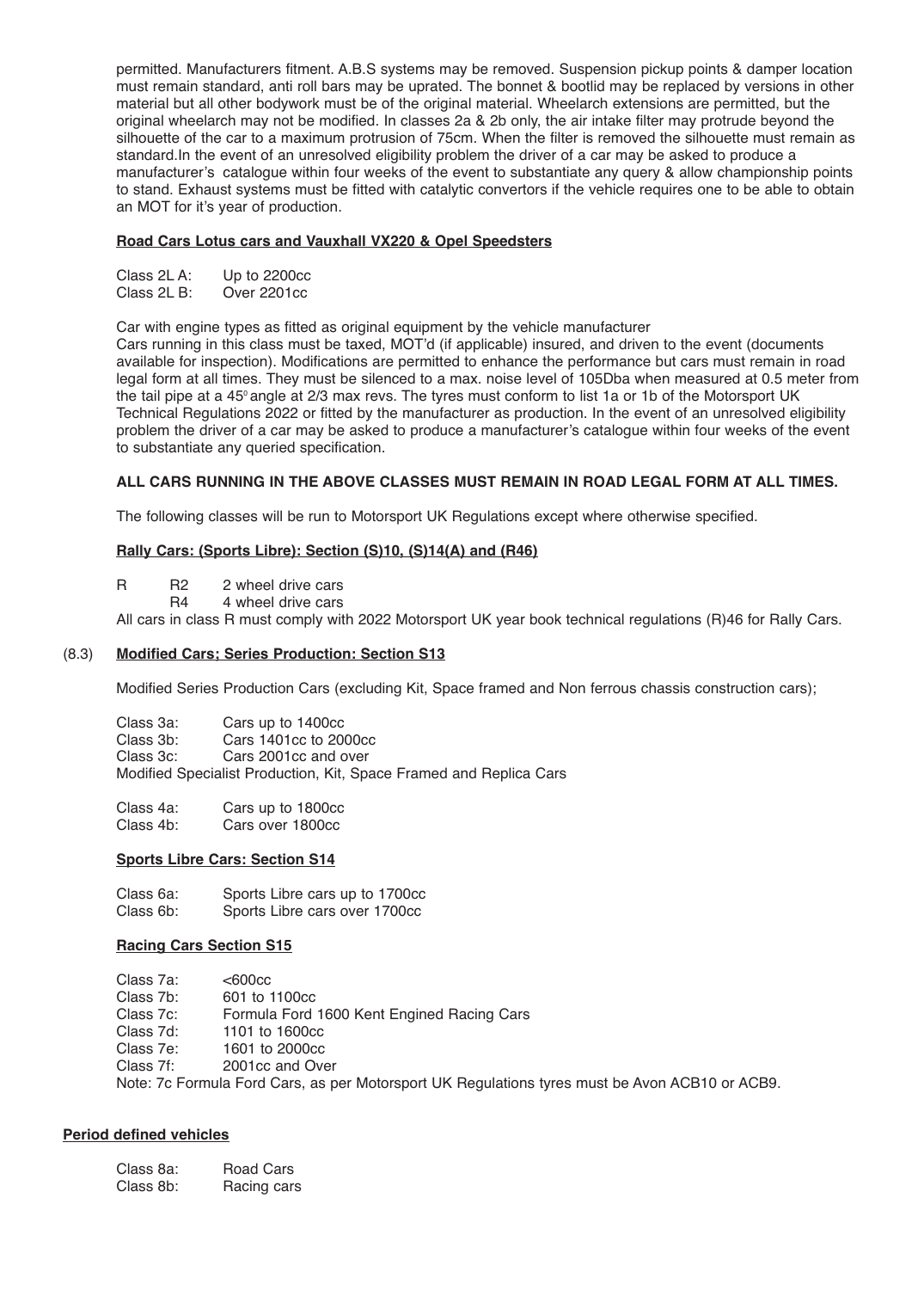All Cars in Class 8 must comply with Motorsport UK yearbook definition of Period Defined Vehicles, Classes A to H and must comply with (S)10.10. Cars registered from 1976 up to 31.12.83 may be permitted in 8a and must comply with (S)10.10.1. All Cars in Class 8b must comply with (S)10.10.3, 10.10.4, 10.10.5, 10.10.6 or 10.10.7. Cars entered in Classes 8a will not be allowed to run on tyres on list 1b of the Motorsport UK Technical Regulations 2022. Cars in 8a may not replace glass with other materials.

All Cars in Class 8b must comply with (S) 10.10.3, 10.10.4, 10.10.5, 10.10.6 or 10.10.7. In Class 8b, the use of slick tyres is prohibited. The type, size and tread of tyre must remain the same throughout the meeting. Post 1945 cars must run on treaded tyres, either road tyres complying with the Motor Vehicles (Construction and Use) regulations, or racing tyres with grooves in the tread pattern lateral and cercumferential. Any 40mm diameter area of the tyre must have grooves in at least two different directions, which must be a minimum width of 3mm.

#### Class 9 A class for the members of the Lotus 7 / Caterham Club. Requiations as per Lotus 7 / Caterham **Club Championship regulations.**

Eligible Vehicles

All cars must be of the type known as Lotus 7 or Caterham 7 and will be placed in classes between 9.1 to 9.7 as defined in Championship Regulations and Class H - Any Lotus or Caterham Seven manufactured between 1957 and 1976 complying with the relevant speed sections of the Motrosprt UK general regulations applicable to period defined vehicles (Non Rally).

All Lotus Seven and Caterham Sevens must comply with Sprints, Hillclimbs and Drag racing (S) and competitors safety (K) sections of the 2022 Motorsport UK Technical Regulations. All cars must be fitted with a safety roll over structure comps safety (K) 2022 Motorsport UK Tech Regs. Competitors are advised that the standard roll over bar as supplied by Caterham does not meet these requirements. Any car fitted with the standard roll over bar that arrives at an event will NOT be allowed to compete.

All cars must be fitted with an operational reverse gear.

#### **Porsche Club Petro-Canada Lubricants Speed Championship with Pirelli**

Members of the Porsche Club GB Sprint Championship will be put into their respective classes as per the Championship Regulations.

#### **Safety Requirements**

All classes will comply with sections S & K of the 2022 Motorsport UK Competitors year book and individual class regulations as detailed above.

All cars must comply with the Motorsport UK Regs regarding silencing for Sprint and Hillclimb unless specificaly limited. Above equivalence factors are as per section (S)10 with the addition of Diesel engines capacity x 0.714.

#### **IMPORTANT - ALL CARS COMPETING IN HILLCLIMBS OR SPRINTS MUST HAVE A VALID MSUK LOGBOOK UNLESS THE CAR IS CURRENTLY LICENSED FOR THE ROAD AND COMPETING ON THE EVENT IN A ROAD LEGAL CONDITION.**

(9) Awards will be presented as follows:

Fastest time of the day<br>Fastest time of the day by a lady driver **An award (Subject to 2 starters)** Fastest time of the day by a lady driver<br>First in each class First in each class The South Communist Communist Communist Communist Communist Communist Communist Communist Communist Communist Communist Communist Communist Communist Communist Communist Communist Communist Communist Co Second in each class and the second in each class and the second in each class and the Subject to 4 starters)<br>
An award (Subject to 6 starters) An award (Subject to 6 starters)<br>An award (Subject to 2 starters) Fastest time by a BMMC member<br>Novice Driver An award (In 1st year of competing)<br>An award Best prepared car All awards must be collected on the day.

#### (10) The entry list opens on publication of these regulations and closes finally on Friday August 12th 2022, **any queries contact Steve Hill on 07710 131130**

The closing date will be brought forward if a full entry is received. If a full entry is received we will hold a reserve entry list on a 1st come 1st served basis.

The entry fee is £105.00 and for BMMC members £90.00 All entries must be made on the official entry form and accompanied by the appropriate fee.